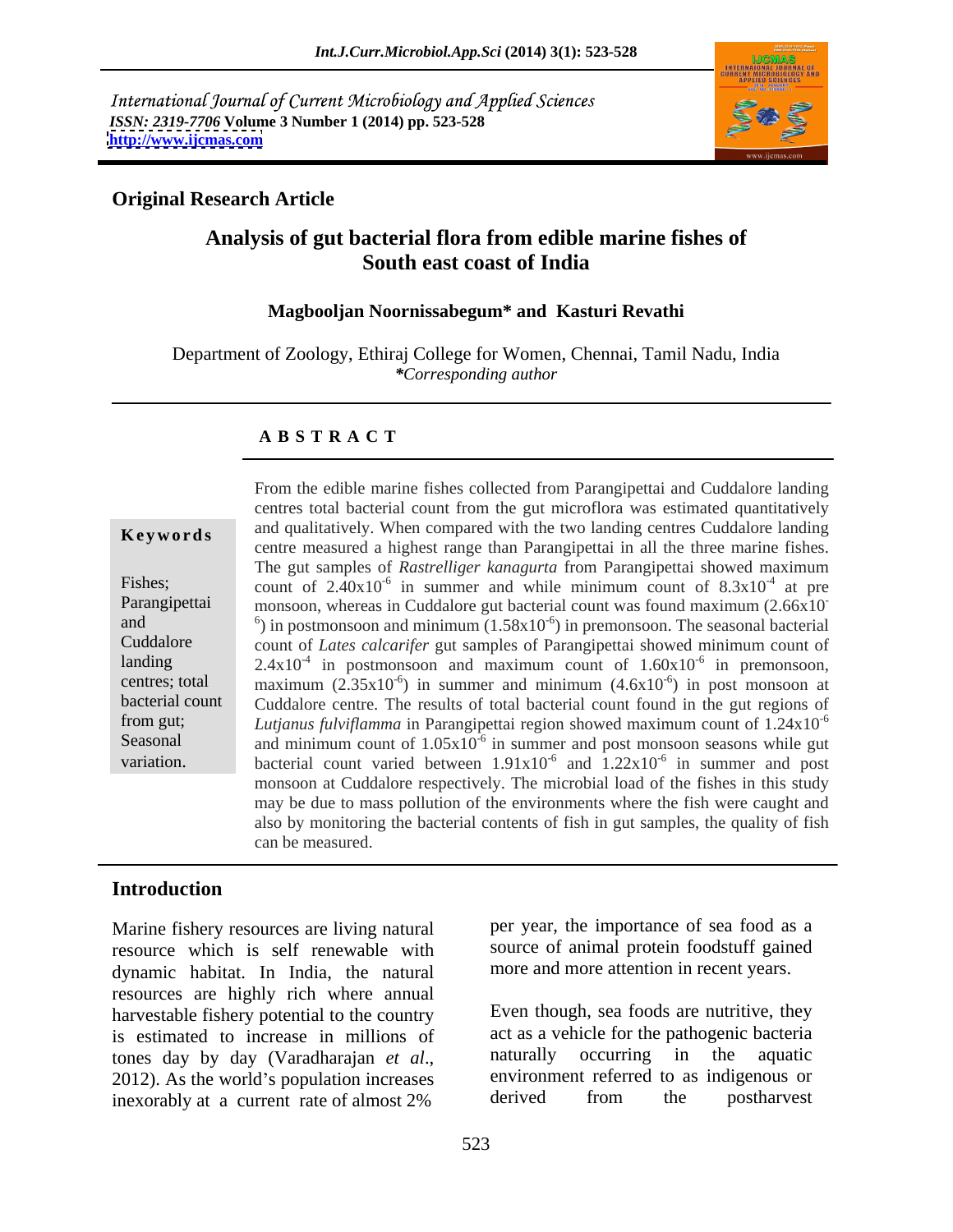the quality of seafood depends on the human activities had a great impact in error alationship between fish and gut coastal areas in the last two decades with the effects of industrialization, intensive agriculture and coastal engineering gave

Freshly caught fish microbial flora is largely a reflection of microbial quality of appeared to vary with sampling season<br>the waters from where they are harvested. (Al-Harbi and Uddin, 2004) or the waters from where they are harvested. The microorganism present in the geographical location (Skrodenyteenvironment enables it to enter the food chain through raw materials and is a major problem in convenience foods and mass catering (Beattie and William, 2000; Guinebretiere *et al.,* 2006). Fish and fishery products are one of the major food components from ancient time (Noor *et al.,* 2013) which are highly perishable food, due to its quick perishability leads the main hurdle in its preservation (Okoro Marine edible fishes (Rastrelliger *et al.,* 2010; Musa *et al.,* 2010; Dewi *et al.,*  2011) easy digestibility and high *fulviflammus*) were collected from landing nutritional value is an advantage of fish centres of Parangipettai and Cuddalore. (Leisner *et al.,* 2001) this attributes makes the commodity readily susceptible to individually in the pre-sterilized polythene microbial attack particularly bacteria bags, sealed and kept in a portable ice (Adam and Tobaias, 1999). Jassim *et al*. (1998) chest and transported to the laboratory for (1998) proved the fish extracts are the further bacteriological analysis. The excellent sources of nutrients for bacterial following fish species were chosen due to growth. All living organisms including their worldwide availability in most fish coexist with a wide range of tropical and subtropical waters throughout pathogenic and non- pathogenic the year. microorganisms which posses complex defence mechanisms which contribute for **Sample Preparation** their survival. Fishes receive bacteria in the digestive tract from the aquatic absolute Bacterial isolates from each specimen<br>environment through water and food that were obtained, by removing the gut from environment through water and food that were obtained, by removing the gut from are populated with bacteria From most of the fishes. From each fishes 1gm was are populated with bacteria. From most of the fishes. From each fishes 1gm was

contamination (Wallace *et al.,* 1999; the fish digestive tracts bacterial species Gillespie *et al.*, 2001). It is considered that isolated have been reported to be aerobes quality of water where the fishes are Sparrow, 1974; Bairagi *et al.*, 2002; Saha caught and the sanitary conditions of the *et al.*, 2006). Contamination of these landing centre. Microorganisms occur edible portions could originate from nearly everywhere in nature and occupy an digestive tract of the fish. Generally it was important place in the life of human. The accepted that there is a possible symbiotic or facultative anaerobes (Trust and relationship between fish microflora (Verschuere et al., 2000).

serious threat to marine life (His *et al.*,<br>1999) that led to environmental pollution. The reflection of their aqueous environment, The bacteria found in the digestive tract of fish were highly variable and were a reflection of their aqueous environment, especially the food choice of the individual fish (Nieto et al. 1984). Bacteria appeared to vary with sampling season (Al-Harbi and Uddin, 2004) or geographical location (Skrodenyte- Arbaciauskiene, 2006) and often particularly with environmental conditions. Based on the above, this study was undertaken is to isolate and identify the gut microbial diversity of bacteria from the edible marine fishes of India.

# **Materials and Methods**

Marine edible fishes (*Rastrelliger kanagurta, Lates calcarifer* and *Lutjanus* The identified samples were placed chest and transported to the laboratory for further bacteriological analysis. The the year.

# **Sample Preparation**

Bacterial isolates from each specimen were obtained, by removing the gut from the fishes. From each fishes 1gm was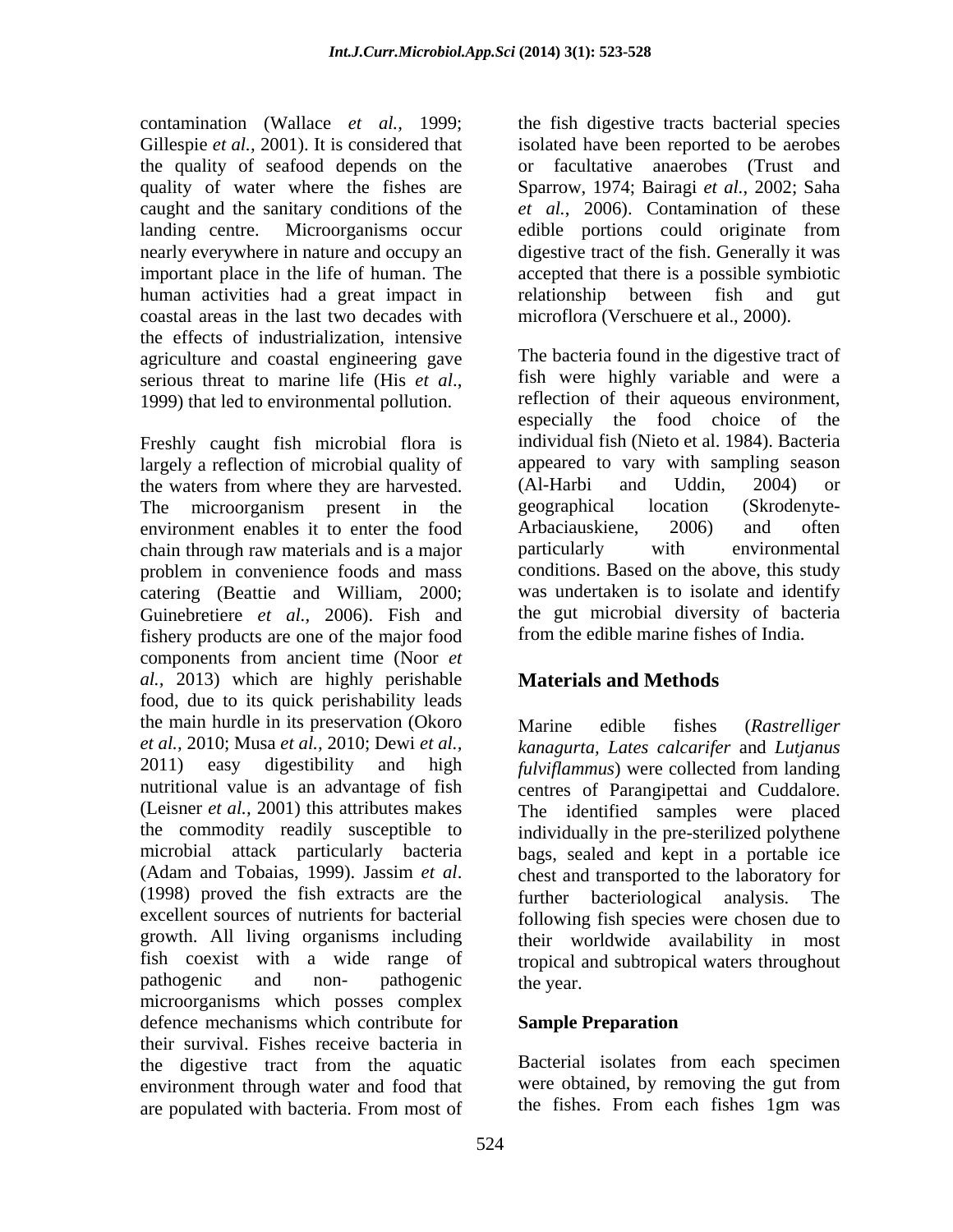taken, homogenate was made in 10ml were found to be maximum in Cuddalore distilled water. The solution was serially and minimum in Parangipettai region. The was spread on to Zobell marine agar in region of gut samples showed maximum<br>duplicate and incubated for 18-24 hrs at count of 1.24x10-6 and minimum count of duplicate and incubated for 18-24 hrs at

To estimate bacterial numbers, the inoculated plates were incubated for 18-24 hrs at  $37\degree$ C and duplicates were prepared  $\blacksquare$  atos colonitor for each dilution. Following incubation,<br>for each dilution. Following incubation, the total number of colony forming unit (CFU) was determined and representative  $\frac{\text{codim}}{\text{codim}}$  and  $\frac{\text{codim}}{\text{codim}}$  compared with Ecolonies were sub-cultured for Cuddalore when compared with<br>identification. Bacterial numbers were Parangipettai. The gut samples of calculated as the average of each set of duplicates and expressed as CFU/ml of the<br>2.4x10-4 in postmonsoon and maximum homogenate. Bacteria were isolated by a random collection of colonies from the agar plates. The colonies were purified by

### **Bacteria identification**

Morphological identification of the and the series of the series of the series of the series of the series of the series of the series of the series of the series of the series of the series of the series of the series of bacteria present in all samples was carried<br>showed maximum count of 2.40x10-6 in out according to Bergey s Manual of showed maximum count of  $2.40x10-6$  in<br>Determinative Bacteriology (Holt *et al.*, summer and while minimum count of

estimated after isolation and growth on marine zobell agar plates incubated at room temperature at  $37^{\circ}$ C. The numbers of cultivable bacteria present in fish gut of three edible marine fishes showing seasonal changes between stations are  $\frac{1}{2}$  in Parangipettai and Cuddalore. High

The results of total bacterial count found in gut regions of Lutjanus fulviflamma

distilled water. The solution was serially and minimum in Parangipettai region. The diluted ten folds.  $0.1$ ml of  $(10^{-10})$  dilution seasonal bacterial counts in Parangipettai  $37^{\circ}$ C. 1.05x10-6 in summer and post monsoon **Quantitative analysis of bacteria** bacterial count in Cuddalore varied were found to be maximum in Cuddalore region of gut samples showed maximum count of 1.24x10-6 and minimum count of seasons. The bacterial count in gut between 1.91x10-6 and 1.22x10-6 in summer and post monsoon respectively.

## **Lates calcarifer**

repeated sub-culture.<br>  $\frac{\text{maximum (4.6x10-6)} \text{ in post monsoon}}{\text{minimum (4.6x10-6)}}$ Lates calcarifer collected from both the stations had more bacterial counts in Cuddalore when compared with Parangipettai. The gut samples of Parangipettai showed minimum count of 2.4x10-4 in postmonsoon and maximum count of 1.60x10-6 in premonsoon. The gut bacterial count of Cuddalore was maximum (2.35x10-6) in summer and

### **Rastrelliger kanagurta**

Determinative Bacteriology (Holt *et al.*,<br>1994). <sup>8.3x10-4 at pre monsoon at Parangipettai</sup> **Results and Discussion** The total bacterial load of gut sample was premonsoon. In Parangipettai and Gut samples of Rastrelliger kanagurta also showed maximum count of 2.40x10-6 in summer and while minimum count of 8.3x10-4 at pre monsoon at Parangipettai whereas gut bacterial count of Cuddalore<br>was found maximum (2.66x10-6) in was found maximum (2.66x10-6) in postmonsoon and minimum (1.58x10-6) in premonsoon. In Parangipettai and Cuddalore there was a definite trend of seasonal variation of bacteria observed.

shown in fig. 1. The contract of the cuballor of the cuballor of the cuballor of the cuballor of the cuballor of the cuballor of the cuballor of the cuballor of the cuballor of the cuballor of the cuballor of the cuballor **Lutjanus fulviflamma** and the contracted sewage disposed into the coastal The results showed that bacterial diversity in the gut of Rastrelliger kanagurta, Lates calcarifer and Lutjanus fulviflamma varied in Parangipettai and Cuddalore. occurred due to the pollution by means of waters.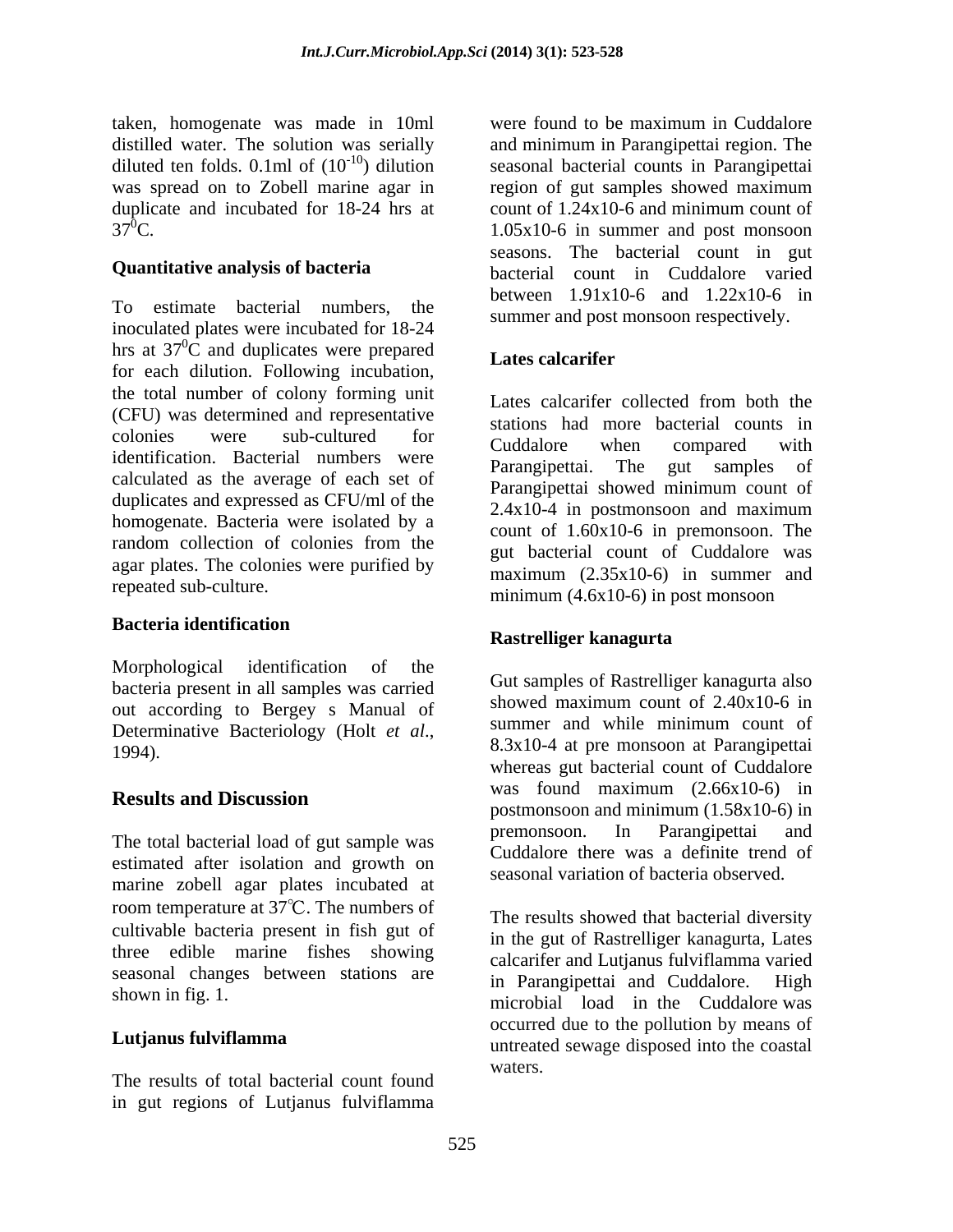

**Fig.1** Seasonal changes between stations I (Parangipettai) and II (Cuddalore)

The present results are very close to the The present study revealed 6 genera of study of Soundarapandian and Sowmiya bacteria in gut samples: *Micrococcus,*  (2013) and Thavasi *et al*. (2007) as they *Pseudomonas, Staphylococcus, Bacillus,* have reported coastal waters gets polluted by untreated sewage which has resulted in that the presence of antibiotic resistant

In the present study, fishes collected from two stations, different season influences (2013). Based on our results, Al- Bahry *et al.,* (2009) also found the highest bacterial are not surprising since the fish ingested antibiotic resistant. In Parangipettai and found their way to the colon. Hence, studies on fish gut microbiology

*Aeromonas, Vibrio* in different rate.

the spread of microbial pathogens. In the The bacterial diversity in the digestive present study, the bacterial count was tract of the fish generally, varies due the higher in the polluted site than in the hydrobiological fluctuations occurring in unpolluted site which is a clear indication the natural systems (Rheinheimer, 1985). bacteria can be related to polluted fishes are connected to environmental effluents. factors such as water pollution, hygienic the differential bacterial count in all the discussed that from the aquatic animals the three fish species which was similar to the microflora of digestive tract isolated is study of Soundarapandian and Sowmiya proved to be the first to be affected by any counts in the colons from the polluted site organisms was found to depend on fish Cuddalore coasts, the gut of crab *P.*  internal and external factors (Ringo et al., *pelagicus* and *P. sanguinolentus* 2008; Spanggaard et al., 2000; Austin, (Soundarapandian and Sowmiya, 2013) 2002). The bacterial diversity in the fish showed a partial agreement of the present might be increased with the increase of study bacteria which may consequently water temperature (Hossain et al. 1999). It is considered that bacterial ecology of procedures of slaughter, handling, transport, commercialization and storage Janina Syvokiene (2011) pollutants appearing in water. The abundance of bacteria in aquatic species, nutrition habits, as well as environmental effects,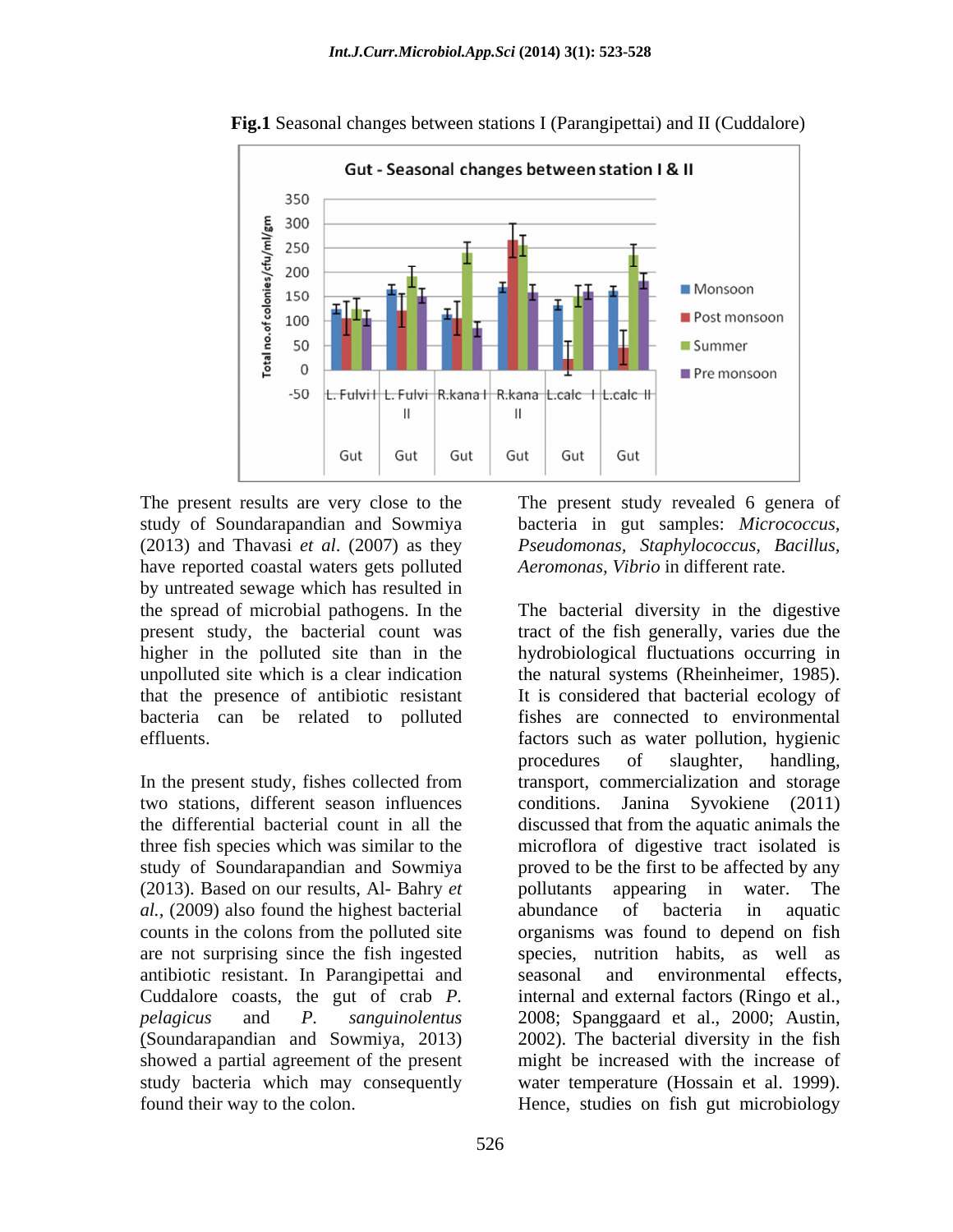are needed for the management both in aquaculture and public health. intestinal disease associated with fish

- Mangrove prop-root habitat as a finfish nursery area; a case study of salt rivea bay, st. Croix, USVI. Proc Gulf Caribb
- Al-Bahry, S.N., Mahmoud I.Y., Al- Belushi, K.I.A., Elshafie, A.E., Al- Coastal sewage discharge and its impact on fish with reference to embryos<br>antibiotic resistant enteric bacteria and 371-178. antibiotic resistant enteric bacteria and enteric pathogens as bio-indicators of pollution. Chemosphere, 77: 1534 need for the numigron<br>enterror by the same of the control outbreaks of infectious resulted and Nilson<br>methanic Distribute and Substitute and Values,  $197-199$ ,  $10^{10}$ ,  $110^{10}$ ,  $110^{10}$ ,  $110^{10}$ ,  $110^{10}$ ,  $110^{10$
- Al-Harbi, A.H. and Uddin, M.N., 2004. Seasonal variation in the intestinal bacterial flora of hybrid tilapia (*Oreochromis niloticus* and *O. aureus*) cultured in earthen ponds in Saudi Arabia. *Aquaculture,* 229: 37 44.
- Austin, B., 2002. The bacterial microflora of fish. Scientific World J. 2: 558-572.
- Bairagi, A., Ghosh, K., Sen, S.K. and Ray, digestive tracts. Aquaculture Inter. 10:
- Beattie, S.H. and Williams, A.C., 2000. Detection of toxins. In: Encyclopedia of Food Microbiology (Vol. 1). Edited by Robinson, R.K., Batt, C.A. and Ratel, P.D. Academic Press, San
- Dewi, R.S., Huda, N. and Ahmed, R., 2011. Changes in the physiochemical properties, microstructure and sensory characteristics of shark dendeng using different drying methods. Am. J. Food Malaysia.<br>Technol 6: 149-157. 147-157. Technol, 6: 149-157.
- Gillespie, I.A., Adak, G.K., O'Brien, S.J.,

**References** 1992–1999. Commun Dis Public and shellfish, England and Wales, Health,  $4$ ;  $117-123$ .

- Adam, A.J. and Tobaias, W.J., 1999. Red Guinebretiere, M.H., Fagerlund, A., fish inst 46: 22-46. strains by a novel duplex PCR system. Guinebretiere, M.H., Fagerlund, A., Granum, P.E. and Nguyen, C., 2006. The Rapid discrimination of Cyt K-1 and CytK-2 genes in *Bacillus cereus* FEMS Microbiology Lett. 259: 74-80.
	- Harthy A. and Bakheit, C.K., 2009. 1999. The assessment of marine<br>Coastal sewage discharge and its appllution-bioassays with bivalve His, E., Beiras, R. and Seaman, M.N.L., 1999. The assessment of marine pollution-bioassays with bivalve embryos and larvae. Adv. Mar. Biol, 371-178.
	- 1539. of Determinative Bacteriology 9th ed. Holt, J.G., Greig, N.R., Sneath, P.H.A. and Williams, S.T., 1994. Bergey's Manual Williams and Williams. Maryland, USA. Baltimore.
		- Hossain, M.M., Uddin, M.N., Islam, M.N., Chakraborty, S.C. and Kamal, M., 1999. Study on the intestinal bacteria of *Labeo rohita* (Ham.). Bangladesh J. Fish. Res, 3: 63-66.
	- A.K., 2002. Enzyme producing flora of digestive tract of fishes *in*  bacterial flora isolated from fish *vitro. Veterinarija ir Zootechnika* (*Vet* Janina Syvokiene., Svajunas Stankus. and Laura Andreikenaite., 2011. Bacterial *vitro. Veterinarija ir Zootechnika* (*Vet Med Zoot* ). T. 56 (78).
	- 109-121. Jassim, S., Salk, W.G. and Streton, R.J., 1988. The preparation and use of media based on simple fish waste extract. Lett. Appl. Microbiol. 6:139- 145.
	- Diego, USA. pp., 141-149. Pot, B., Lefebvre, K., Fresi, A. and Leisner, J.J., Vancanneyt, M., Rusul, G., Tee, L.T., 2001. Identification of lactic acid bacteria constituting the predom, mating microflora in an acid fermented condiment (tempoyak) popular in Malaysia. Inter. J. food Microbiol. 63: 147-157.
		- Musa, U.S., Hati, S., Adam, Y.I. and Mustapha, A., 2010. Pesticide residues